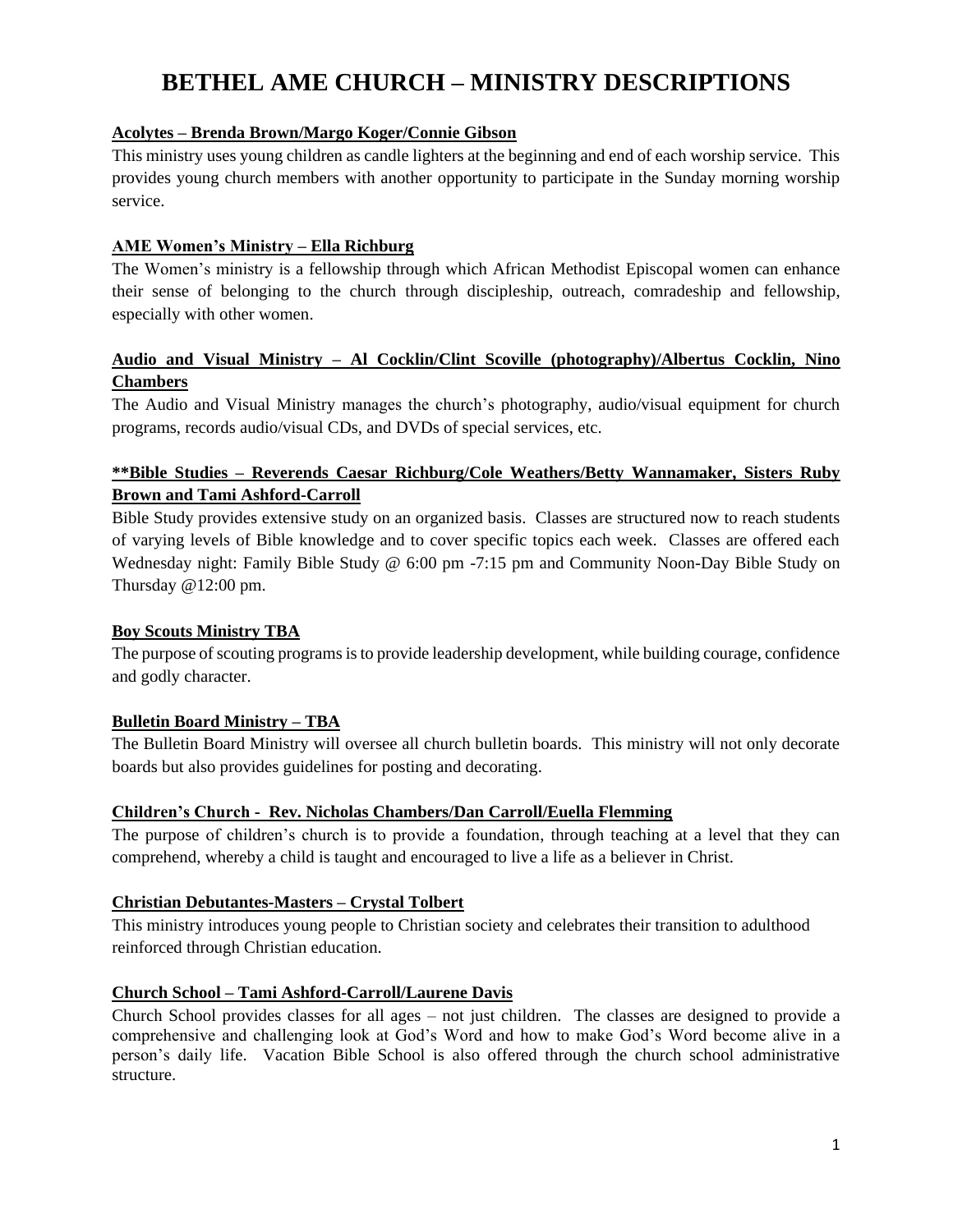# **Class Leaders' Council** *–* **A. J. Cox/Central Mcfadden**

The Class Leaders Ministry System provides the church with an important connection with all members while providing for the ministerial needs of the congregation. The class system allows people to be an active and knowledgeable part of the community. It is sometimes referred to as cell groups, the church in the home, community ministry, or small group ministry. Qualified leaders help individuals gain further insight into God's work through interactions with the membership as well as personal application of God's Word in their in daily life.

## **Commission on Christian Education – Ann Shepard Winstead**

This ministry primarily provides an atmosphere to motivate Christians to become effective workers by creating a church learning environment designed to (1) stimulate and enhance knowledge of, interpretation of, and (2) living and doing the Word, thus promoting Christian growth, development, and service.

## **\*\*Commission on Christian Social Action – Jerry Bentley**

The purpose of the social action ministry is to inform and engage the church community and community at large on issues pertaining to the voter education and participation, racial relations, world peace other social issues.

## **\*\*Commission on Health and Wellness – Wilma White/Mildred Evans/Dennis Wilson, MD**

The health and wellness ministry promote good health education and awareness and assists individuals in becoming active participants in their own health maintenance.

## **Commission on Membership and Evangelism – TBA**

The purpose of the ministry includes establishing goals for the growth of the church by increasing membership and discipling others to experience a growing relationship with God. The Evangelism Ministry is responsible for spreading God's Word and works throughout the church and community. The ministry is particularly concerned with reaching persons who are un-churched. This ministry reaches the prisons, the homeless, the battered, and the downtrodden. Their goal is to win souls for Christ.

#### **Commission on Public Relations – Jacquelyn Cunningham**

The public relations/communications ministry provides a vehicle for two-way communication so that members of BC and the community are aware of the many activities and services offered by the church. The ministry maintains good and working relationships with all church organizations, outside agencies, and media outlets within the community. A major goal is also to disseminate information essential to the success of church programs, using various media.

#### **Commission on Stewardship and Finance – Loretta Thomas**

The Commission of Stewardship and Finance promotes and cultivates Christian Stewardship and administers the financial program of the church. The Stewardship Ministry promotes stewardship as the Christian lifestyle. The Ministry is concerned with educating all members as to their responsibilities as Christians, and teaches the giving of time, talent, and tithes in response to God's grace. The Stewardship Ministry is responsible for the church's annual stewardship drive.

## **\*\*Computer Services Ministry/Information Technology (IT) – Rev. Betty Wannamaker**

Materials Information Services (MIS) professionals come together to use their technical skills in data entry and computer programming on the church's computer system.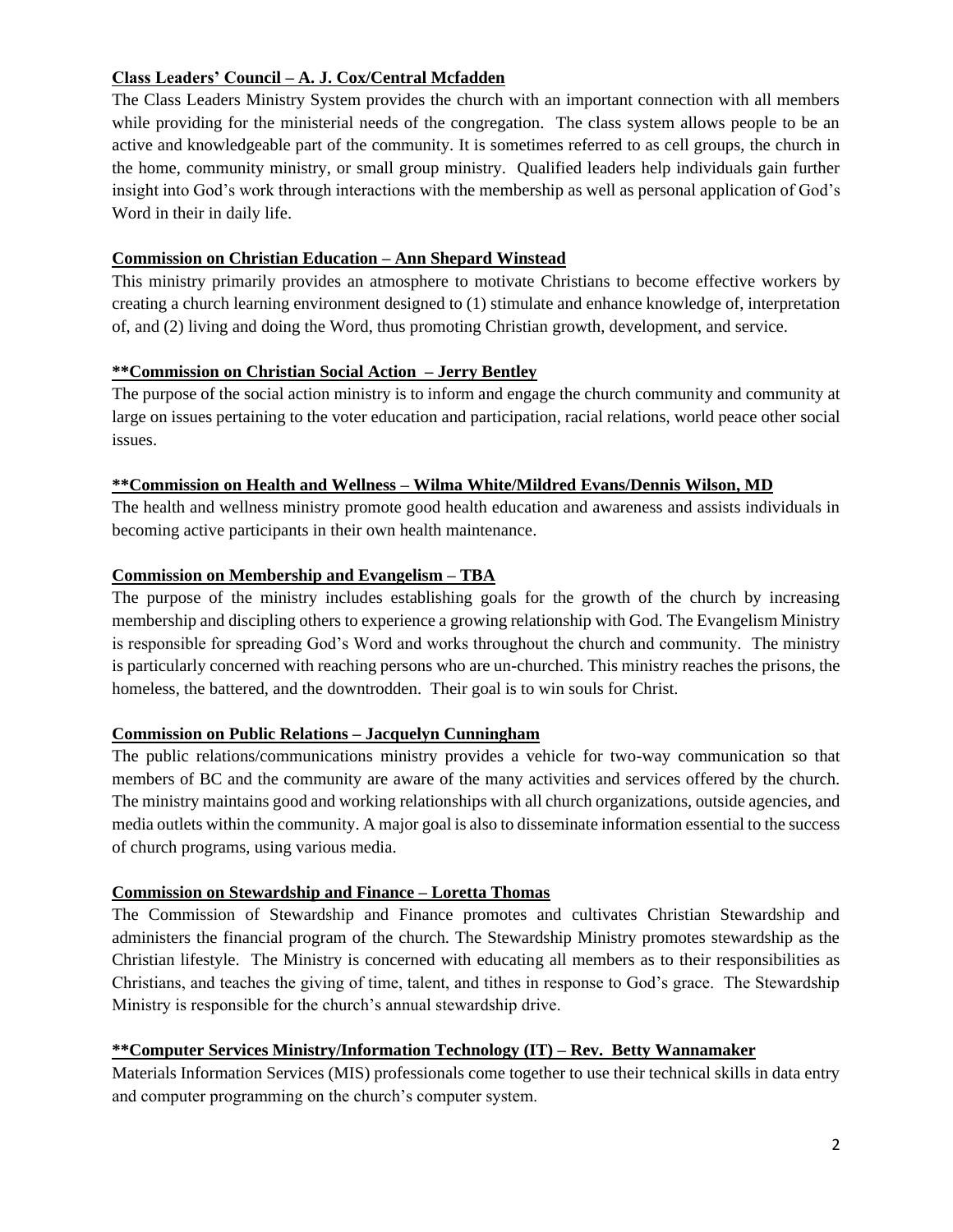## **Congregational Life and Care Ministry – Rev. Betty Wannamaker**

The mission of this ministry is to provide care and support to families and individuals in a personal and compassionate way according to their needs.

## **Dance Ministry – Shelia Kelly**

The liturgical dance ministry seeks to proclaim the Word of God through the biblical medium of dance. The ministry praises God at special services and church events.

## **Decorating Ministry – Laverne Jackson**

The decorating ministry is responsible for decorating the church for the seasons, holidays and other special occasions by creating a warm, inviting and welcoming church atmosphere.

## **Drama Ministry – Shanacqua Fant**

The purpose of this ministry is to enhance the gospel of Jesus Christ by using various mediums, such as Christian art, skits, storytelling, mime to build character and spiritual development.

## **Education and Promotion – Patrice Bryant/Lynn Hutto**

This ministry strives to recognize and reward the academic achievement of BC members from elementary age through adulthood. The program gives awards for graduation and other academic achievements as well as counsel youth about higher education opportunities. The ministry also provides limited financial assistance to church members who desire to attend institutions of higher learning with scholarships.

## **Intercessory Prayer Ministry - Ruby Brown/Nathaniel Brown**

The purpose of this ministry is to set aside a specific time to pray on behalf of others. Regardless to your prayer needs, the ministry is available to help and is open to receiving your prayer requests.

## **Food Service Ministry – Rev. Mary F. Wilson**

The Food Service Ministry oversees the preparation of food and/or refreshments for various church functions.

## **Floral Ministry – Brenda Brown/Connie Gibson**

This ministry oversees the floral ministry and encourages members to place floral arrangements in the church as memorials in honor or in memory of a loved one during the year and ensures that the memorials are acknowledged in church announcements. This ministry is also responsible for adorning the church during special seasons and occasions.

## **Girl Scouts Ministry – Marilyn Johnson/Candice Johnson**

The purpose of scouting programs is to provide leadership development, while building courage, confidence and godly character.

## **Good News Club – Brenda Brown/Margo Koger**

The purpose of the Club is to evangelize boys and girls with the Gospel of the Lord Jesus Christ and establish (disciple) them in the Word of God and in a local church for Christian living. Watkins Elementary School is the adopted by the church to be served by this ministry.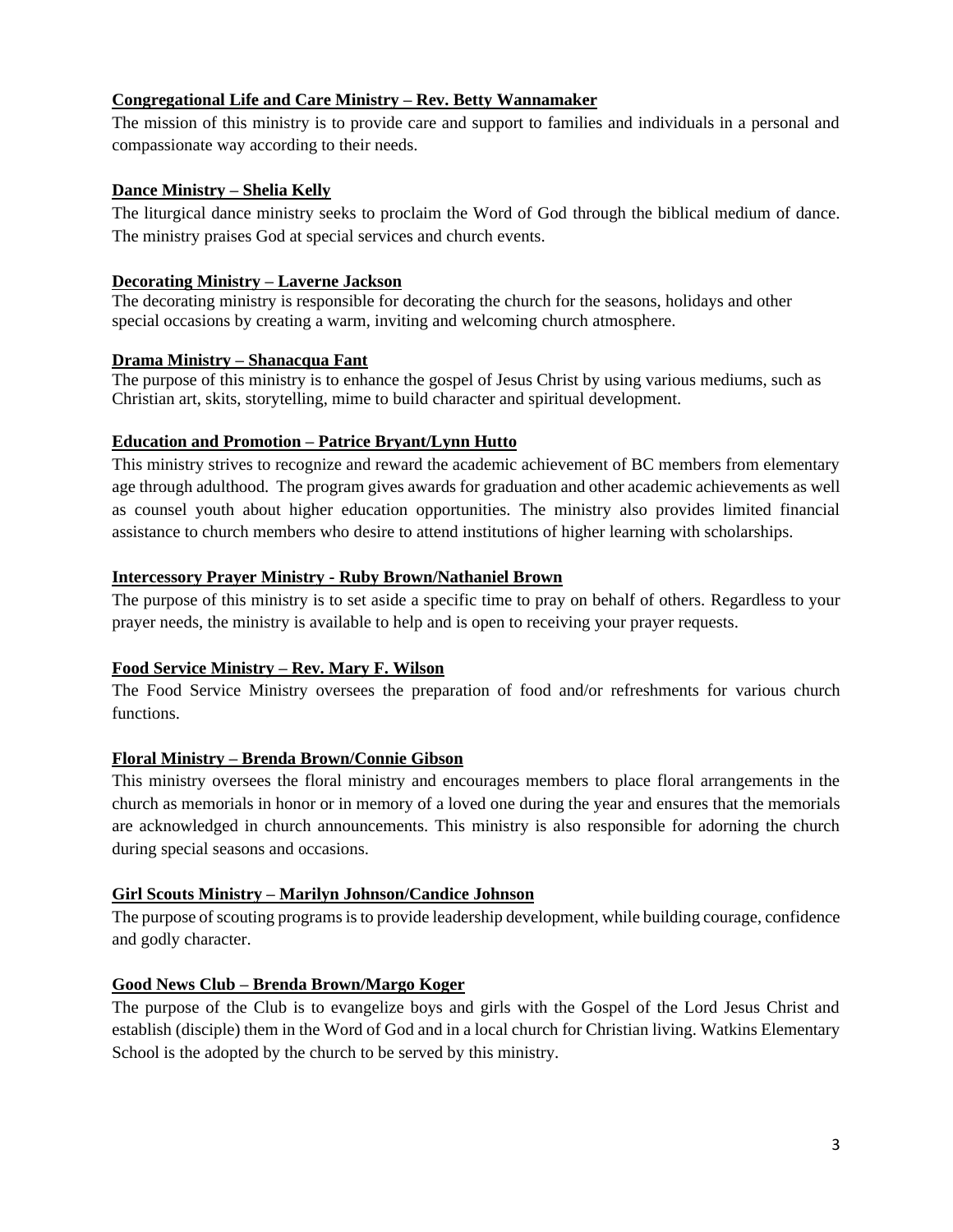## **Greeters – Brenda Brown/Sandra Patterson**

Working collaboratively with the ushers, greeters help establish an atmosphere of friendliness and warmth. God's love for people is communicated through those who greet visitors and others with joy and sincerity as they enter the worship services, as needed.

## **Grief Crisis Ministry Brenda Brown/Dale Brown/Donna Young**

The grief ministry counsels, comforts, and primarily supports those members of the congregation and their families during periods of bereavement. They offer spiritual as well as practical support during this most difficult period.

## **Lay Organization Ministry – Warnell Rhett**

Some basic objectives of the Lay Organization include: To create a love and appreciation for the principles of African Methodism; to keep alive the memory of Richard Allen; to respect constituted authority; to stimulate and educate the Laity in the total program of the church; to study the discipline and learn the laws of the church; and o teach and practice Stewardship and to work with the youth to teach them Methodism.

## **Married Couples Ministry**

.

The purpose of the married couples' ministry is to strengthen and build Godly marriages through biblical teachings, principles and fellowship.

## **Military Families Ministry – Felicia Busby**

The purpose of this ministry is to know and recognize/celebrate military members and their families and to become aware of their needs as well as provide opportunities for fellowship with the church community.

#### **Missionary Society Ministry – Laurene Davis**

The Women's Missionary Ministry Society (WMS) of the African Methodist Episcopal Church exists to: (1) help women and youth grow in the knowledge of God and Christian experience through Jesus Christ; promote fellowship with women of other lands through cooperative relationships and (3) Foster missionary activities of the local church and overseas. The structure of the WMS is connectional, Episcopal District, Conference Branch Area, and Local Societies, in addition to the Young People Division (YPD). Some of the current activities of the Bethel Church's WMS include assistance in local shelters for the homeless, the clothes closet, giving Thanksgiving baskets to the needy, visiting the sick and shut-in, and other caring activities.

#### **More Justice Ministry – Barbara Code**

MORE Justice is a network of faith-based congregations with a charge to empower marginalized people by addressing serious community-wide problems through direct action, including local officials accountable for resolving inequities and injustices.

#### **Music Ministry – Curtis Coles**

The Music Ministry is dedicated to worshipping God by proclaiming His glory with a joyful noise.

The Children/Youth Choir – Crystal Tolbert/Felicia Sellers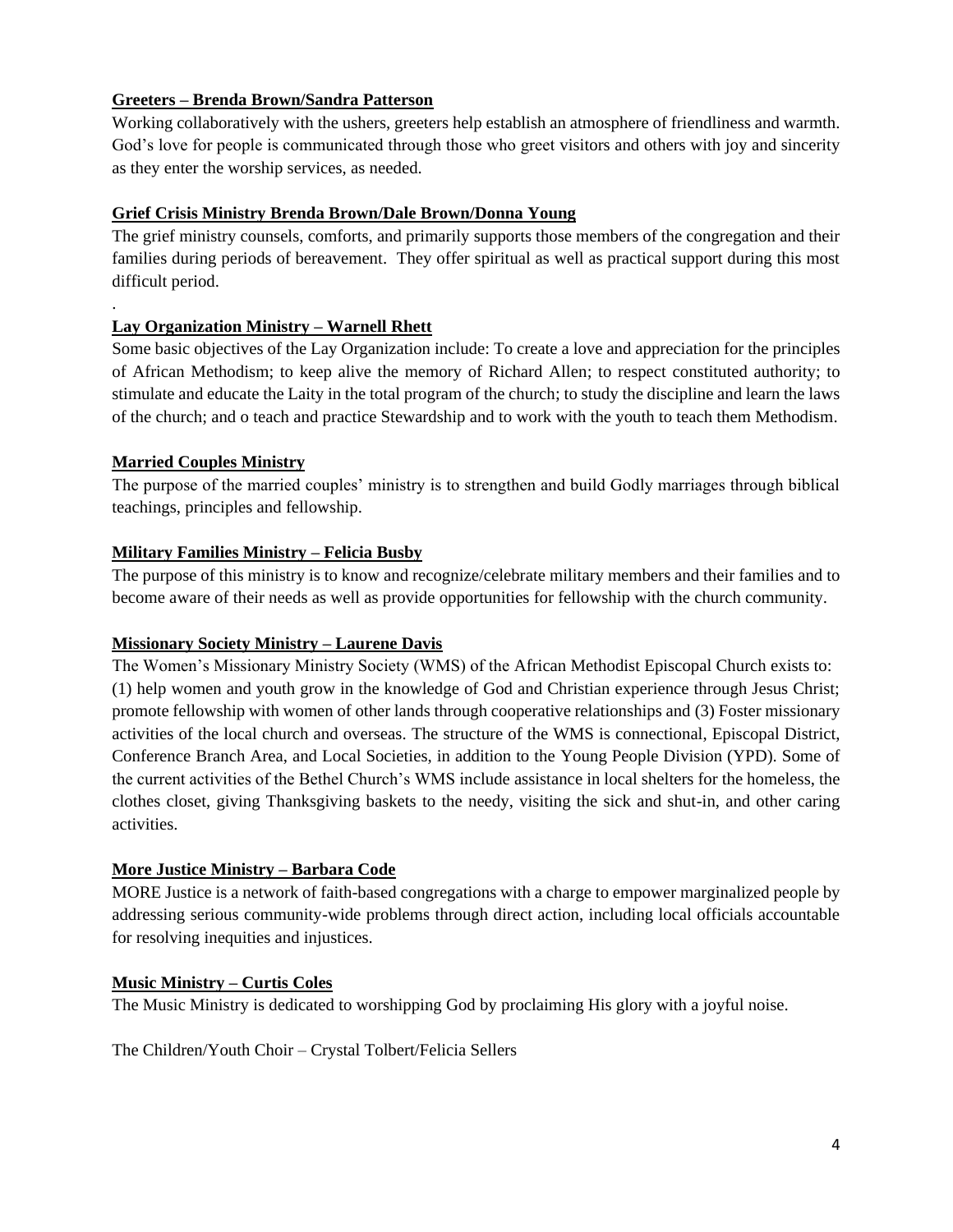## **New Member Training – TBA**

The purpose of this ministry is to disciple new members into the church. Two one-hour sessions are offered to new members to orient them to the church polity, the structure, and to ministries. (The sessions could be done virtually and/or in person).

## **Nursery Ministry - TBA**

The nursery provides care for children up to seven (7) years old during regular worship service.

#### **Senior Adult Ministry (Live, Learn, Love) – Pat Outlaw/Rev. Norman Duckett**

This ministry, known as the **Live, Love, and Learn Ministry,** promotes strong participation by older members (50 plus) of the congregation in all areas of the church by making them more visible in church life and to use their wisdom and experience as a stronghold for a stronger, more stable church family. Senior members are encouraged to be a part of and support the overall church mission. (The Senior Ministry also provides a social environment for its members through avenues such as senior programs, trips, educational opportunities, monthly brunches, and fundraisers to support scholarships.)

## **Steward Board – Loretta Thomas, Chair, Pro Tempore**

Stewards are responsible for spiritual care and oversight of the church. They serve as members of the Pastor's Cabinet as partners in the Ministry. As overseers of the financial obligations of the church, they also model biblical truths and are committed to shepherding, teaching, exhorting, and praying for the sick. Additionally, this ministry makes sure the needs of the Pastor and his family are provided for.

#### **\*\*Sons of Allen – (Men's Ministry)** – **Rudy Cunningham**

The Sons of Allen/Men's Club is a fellowship through which African Methodist men can enhance their sense of belonging to the church, develop manpower in the congregation, and become recruiters of other men for discipleship and enhance the ministry, comradeship and fellowship of the church.

## **Stewardess - Ladonna David Harvin**

The Stewardesses' main function is to assist the Stewards in discharge of their duties such as appropriately administering the Holy sacraments (Holy Communion, Holy Baptism.) They are to prepare the elements for the Holy communion service and provide a bowl of water for the Holy Baptism.

#### **\*\*Transportation Ministry – Nathaniel Brown/Ekeman Montgomery/Kennard Dubose**

The purpose of this ministry is to provide transportation for church members and community members to enable them to access programs, events, or services. Transportation is often provided to seniors, the youth ministry and general congregation, both locally and for out of town purposes.

## **Trustee Board – Daryl Mckie, Chair, Pro Tempore**

Trustees are entrusted with the oversight of the church's finances, legal matters and facility safety and expansion. They manage all temporal concerns of the church not otherwise provided for. They also oversee all church properties and makes improvements when authorized to do so by the church. Additionally, this ministry has the responsibility of keeping the church rooms and offices in quality condition.

#### **Usher Boards**

The purpose of the ministry is to create an atmosphere of order in a welcoming manner. Usher Board – Senior – Veronica Pack